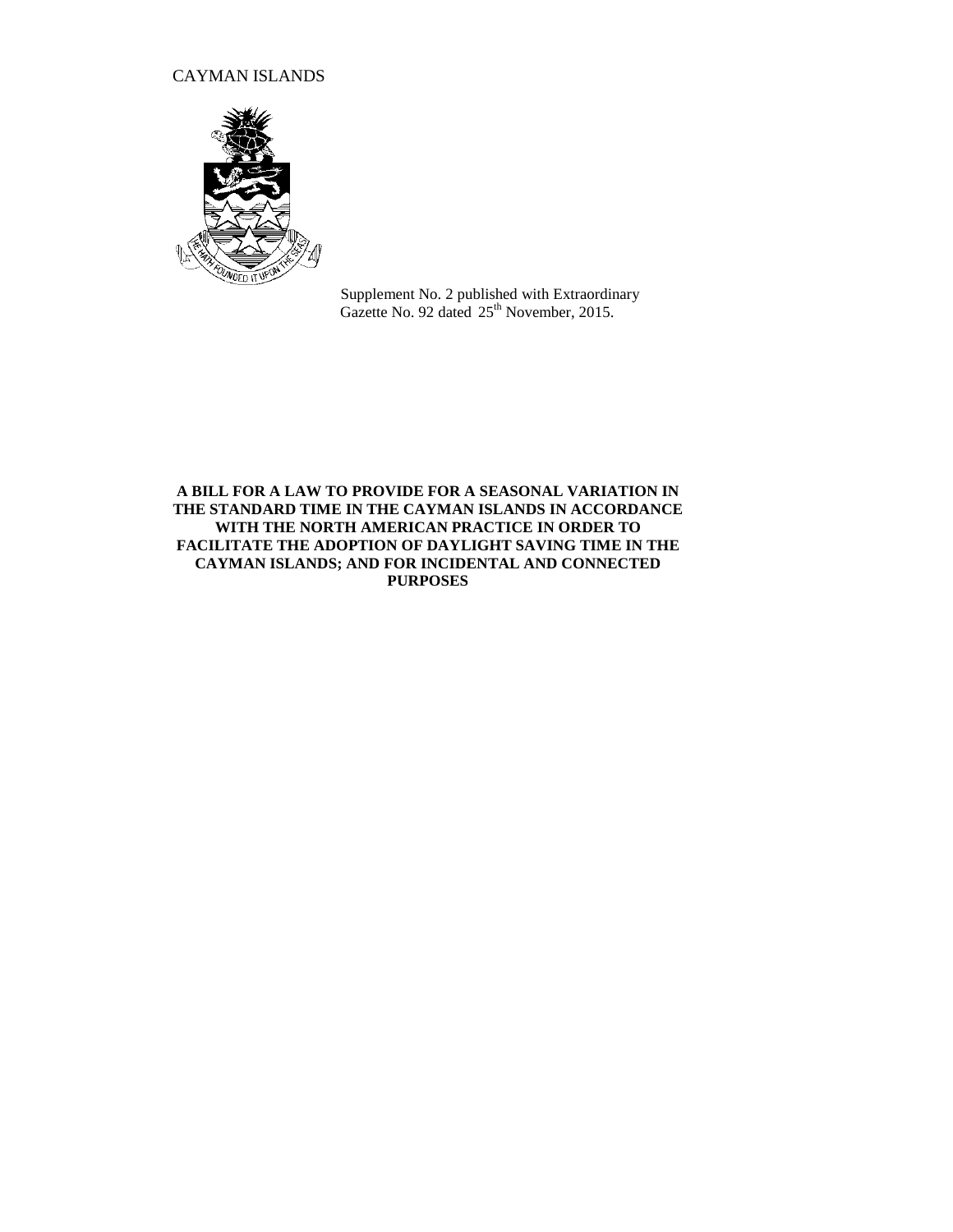#### **THE DAYLIGHT SAVING TIME BILL, 2015**

### **MEMORANDUM OF OBJECTS AND REASONS**

The purpose of this Bill is to provide for a seasonal variation in the standard time in the Cayman Islands to enable the Cayman Islands to adopt daylight saving time in accordance with the North American practice, from the second Sunday in March to the first Sunday in November, beginning in March 2016.

It is envisaged that the adoption of daylight saving time in the Cayman Islands will bring several positive changes, including increased sunlight in the evenings, which could facilitate increased outdoor playtime for children, provide longer outdoor time for sports enthusiasts and encourage more family time outdoors in the evening.

It is also contemplated that the adoption of daylight saving time will be beneficial to the legal and financial industries as it will enable them to be in sync with a large North American client base, in particular, New York. In addition, it is estimated that some discrepancies in travel schedules due to the changes in time zones may be lessened which may result in ease of travel for both business persons and tourists.

Clause 1 of the Bill provides the short title and commencement by Order of Cabinet.

Clause 2 provides for the interpretation of the terms "Cayman Islands Standard Time" and "Cayman Islands Daylight Saving Time".

Clauses 3 and 4 provide for the beginning and ending periods of daylight saving time.

Clause 5 provides for the change in references to time during daylight saving time to be effected in Laws, regulations, deeds, legal instruments and documents and specifies which activities are not affected by the time change brought about by daylight saving time.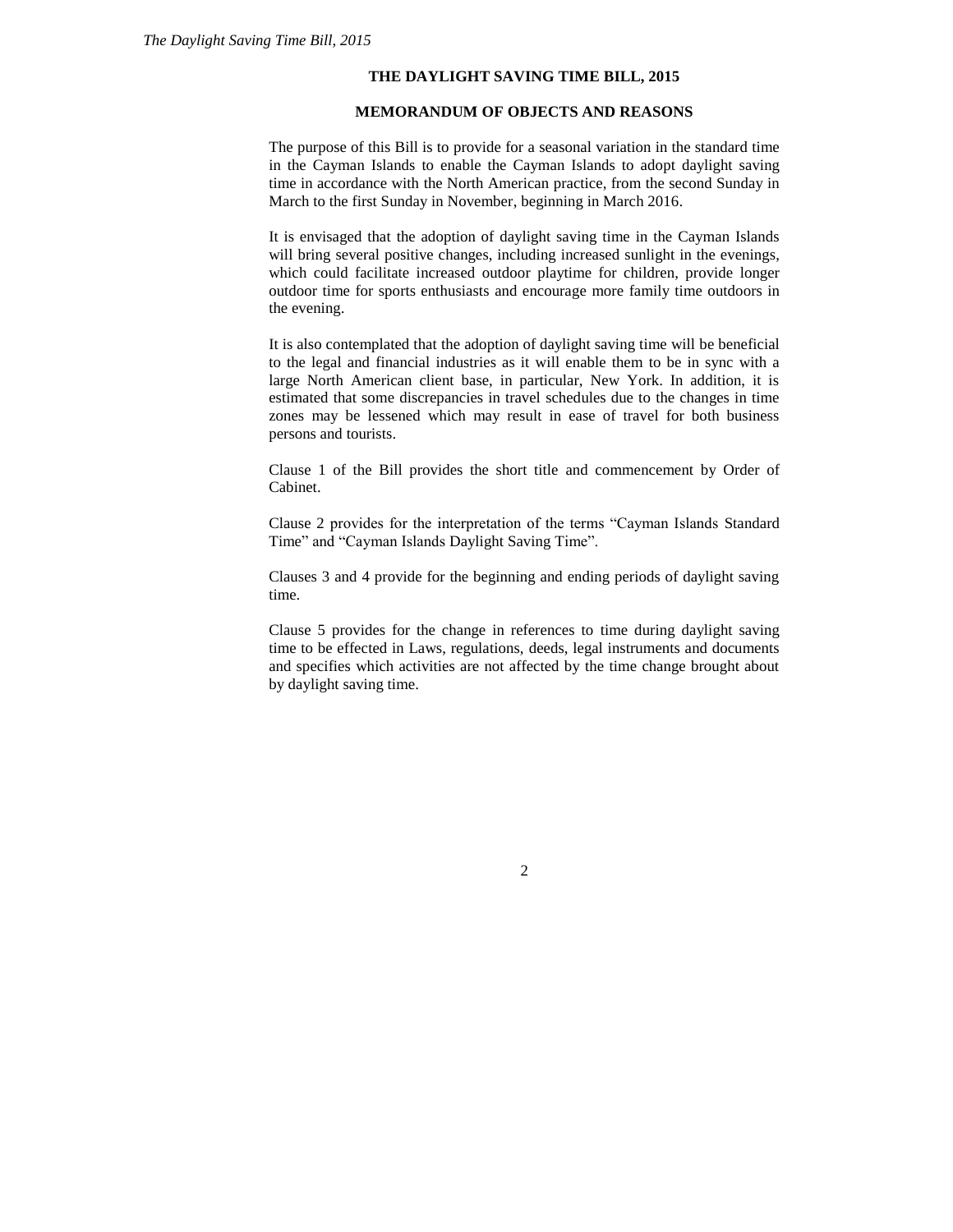# **THE DAYLIGHT SAVING TIME BILL, 2015**

## **ARRANGEMENT OF CLAUSES**

- 1. Short title and commencement
- 2. Interpretation
- 3. Cayman Islands Daylight Saving Time begins
- 4. Cayman Islands Daylight Saving Time ends
- 5. Extent of references to Daylight Saving Time

3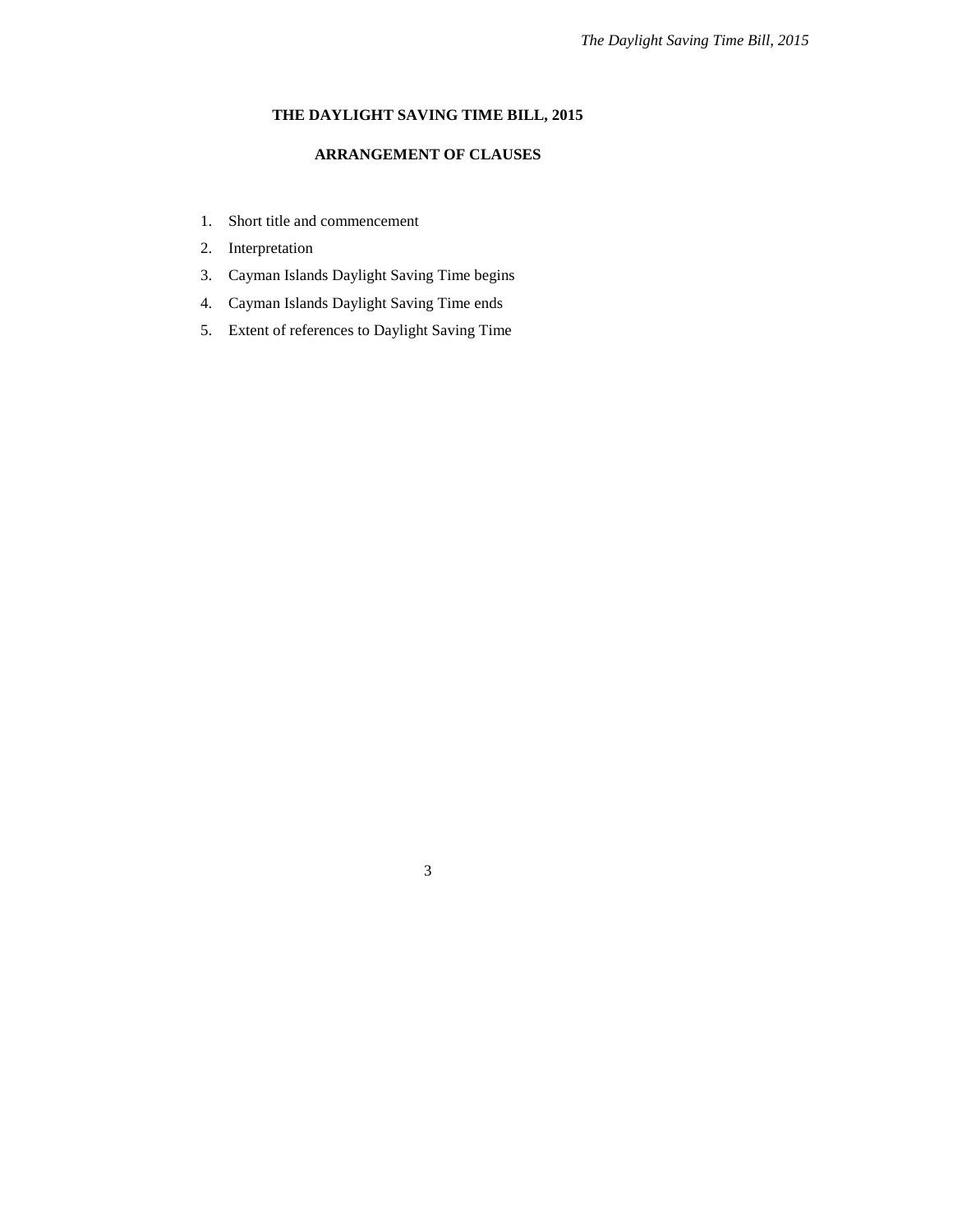### CAYMAN ISLANDS

### **A BILL FOR A LAW TO PROVIDE FOR A SEASONAL VARIATION IN THE STANDARD TIME IN THE CAYMAN ISLANDS IN ACCORDANCE WITH THE NORTH AMERICAN PRACTICE IN ORDER TO FACILITATE THE ADOPTION OF DAYLIGHT SAVING TIME IN THE CAYMAN ISLANDS; AND FOR INCIDENTAL AND CONNECTED PURPOSES**

ENACTED by the Legislature of the Cayman Islands.

1. (1) This Law may be cited as the Daylight Saving Time Law, 2015. (2) This Law shall come into force on such date as may be appointed by Order made by the Cabinet. 2. In this Law - "Cayman Islands Daylight Saving Time" (abbreviated as "CIDST") means the time which is one hour in advance of Cayman Islands Standard Time and four hours behind Greenwich Mean Time ("abbreviated as GMT"); and "Cayman Islands Standard Time" (abbreviated as "CIST") means the time fixed for general purposes in the Cayman Islands, that is to say, five hours behind Greenwich Mean Time. 3. Cayman Islands Daylight Saving Time begins at two o'clock in the morning on the second Sunday in the month of March of each year. 4. Cayman Islands Daylight Saving Time ends at two o'clock in the morning Short title and commencement Interpretation Cayman Islands Daylight Saving Time begins Cayman Islands

on the first Sunday in the month of November of each year and at that time the Cayman Islands shall revert to Cayman Islands Standard Time.

4

Daylight Saving Time ends